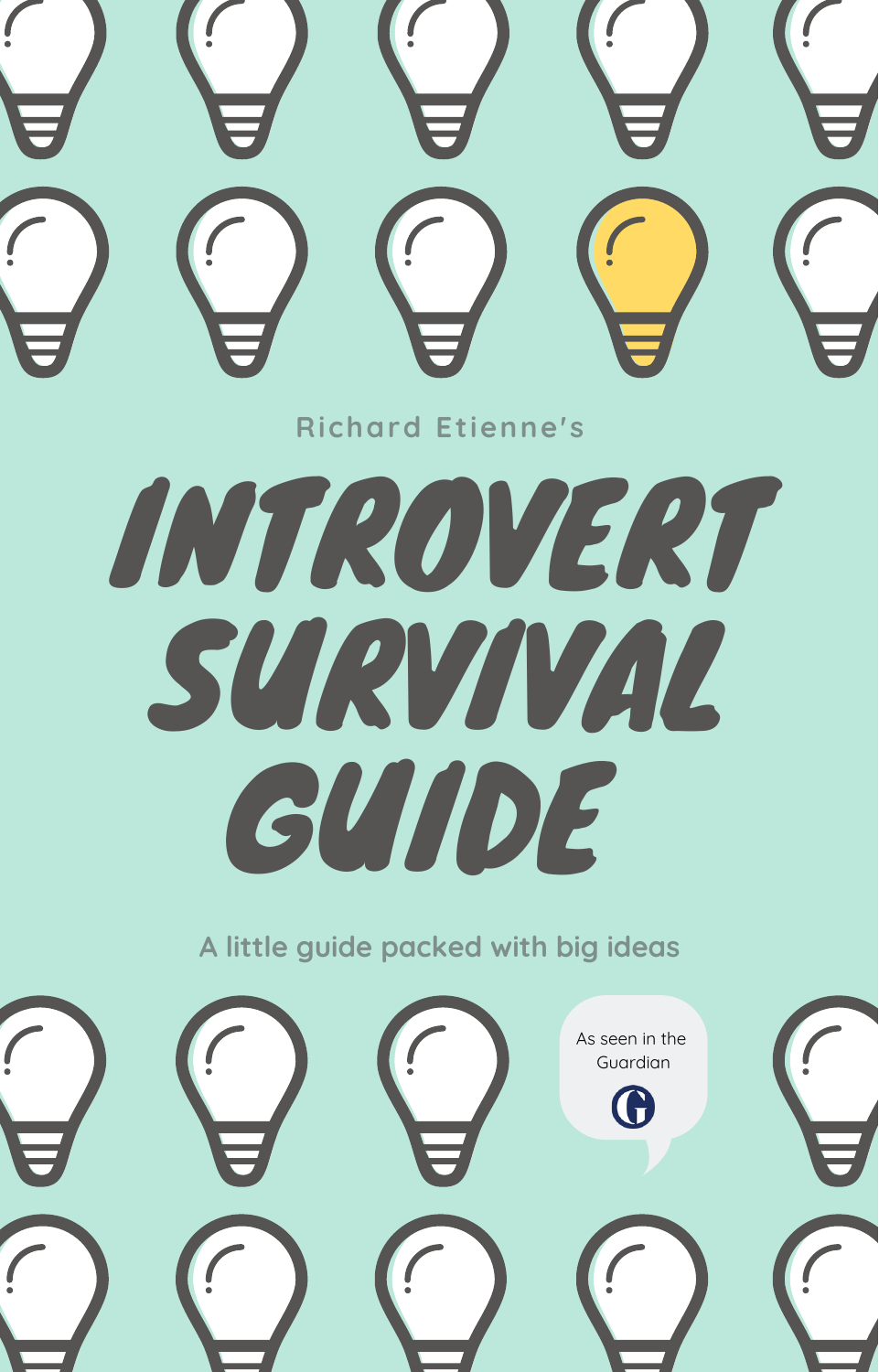## welcome

The world is a strange place for us all at the moment so now seems like the perfect time to share my toolkit of positive changes for introverts everywhere.

From improving your wellbeing at work (whether in person or remotely) to boosting your leadership presence – this guide has everything you need to make this the year you truly grow your potential.

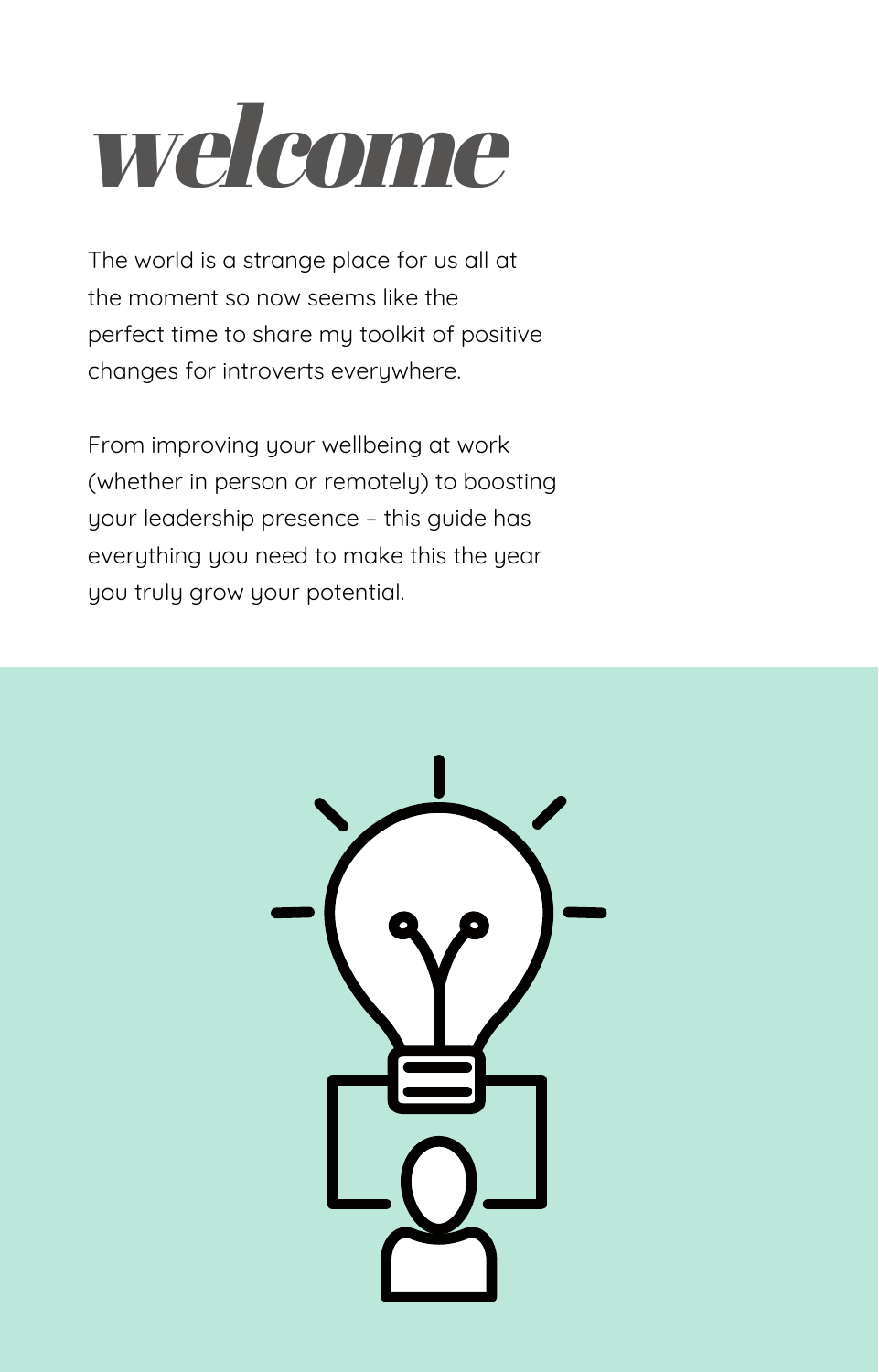### Why this guide will changeyour life

Simply put: Your very career depends on it.

And here are three reasons why:

1. Introverts don't like being the centre of attention, promoting themselves or standing out in a crowd. This is something you will need to unlearn.

2. Personal branding is invaluable. You need to understand that marketing and self promotion isn't optional. If you want to be perceived as a leader in your field or want to land your dream job, you will need to maintain a digital presence that tells people who you are and why you're a vital asset.

3. Extroverts (or ambitious introverts who read this guide) will take up your bandwidth. Look up the saying 'The squeaky wheel gets the grease'.

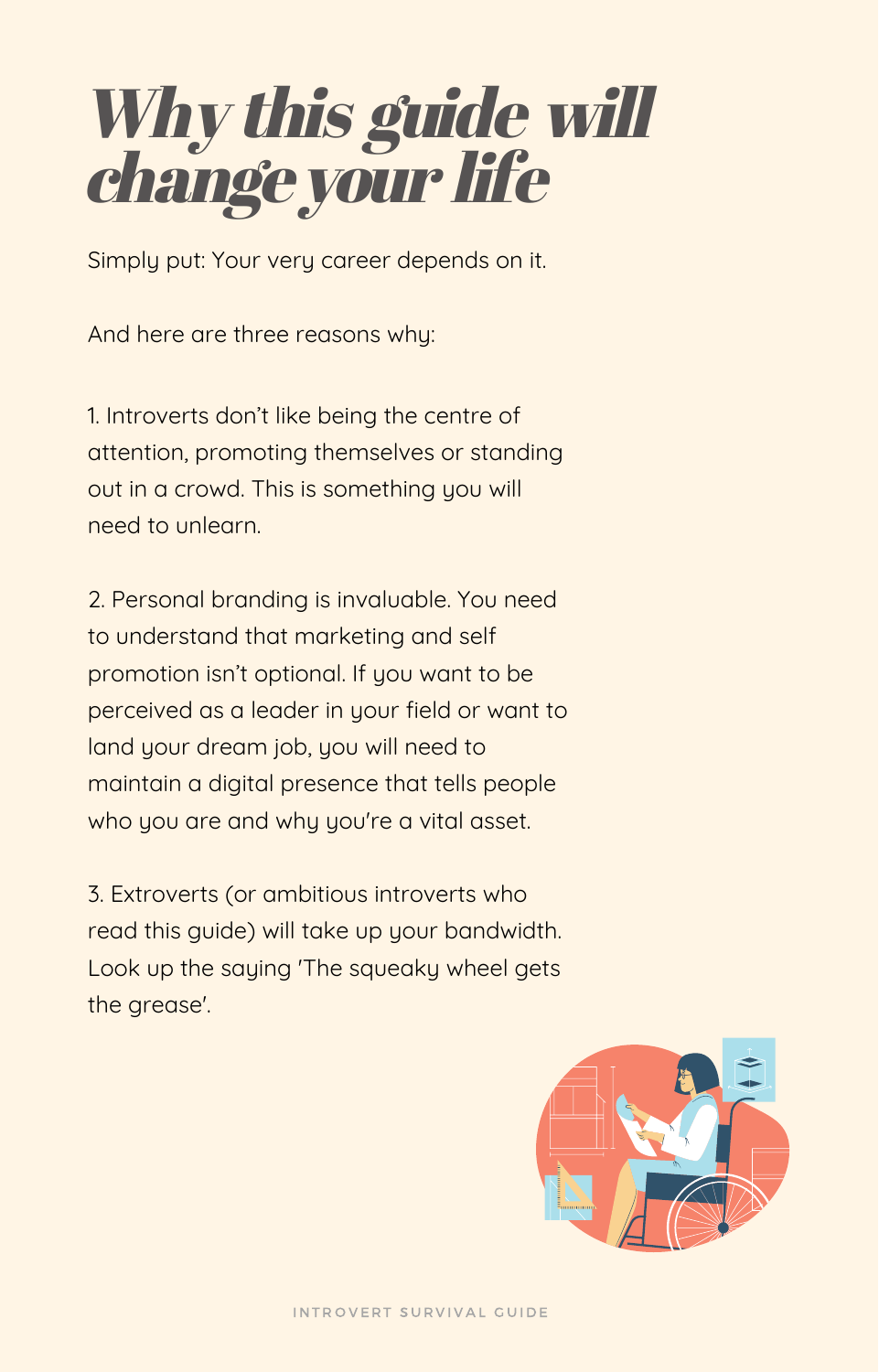### But first...awordfor both introverts and extroverts

The terms introvert and extrovert may come loaded with value judgments, but in reality they describe a simple distinction between how and where someone gets their energy. Introverts recharge in times of solitude and extroverts lean on the social engagement of others to feel energised.

Although most workplace cultures tend to reward outspokenness and dynamism in their employees, with introverts making up only 2% of senior executives, almost 50% of the population have introverted personalities.

Adapting your work habits to treat differences as assets - rather than as barriers to be overcome - can have a profound effect on the productivity and wellbeing of your team.

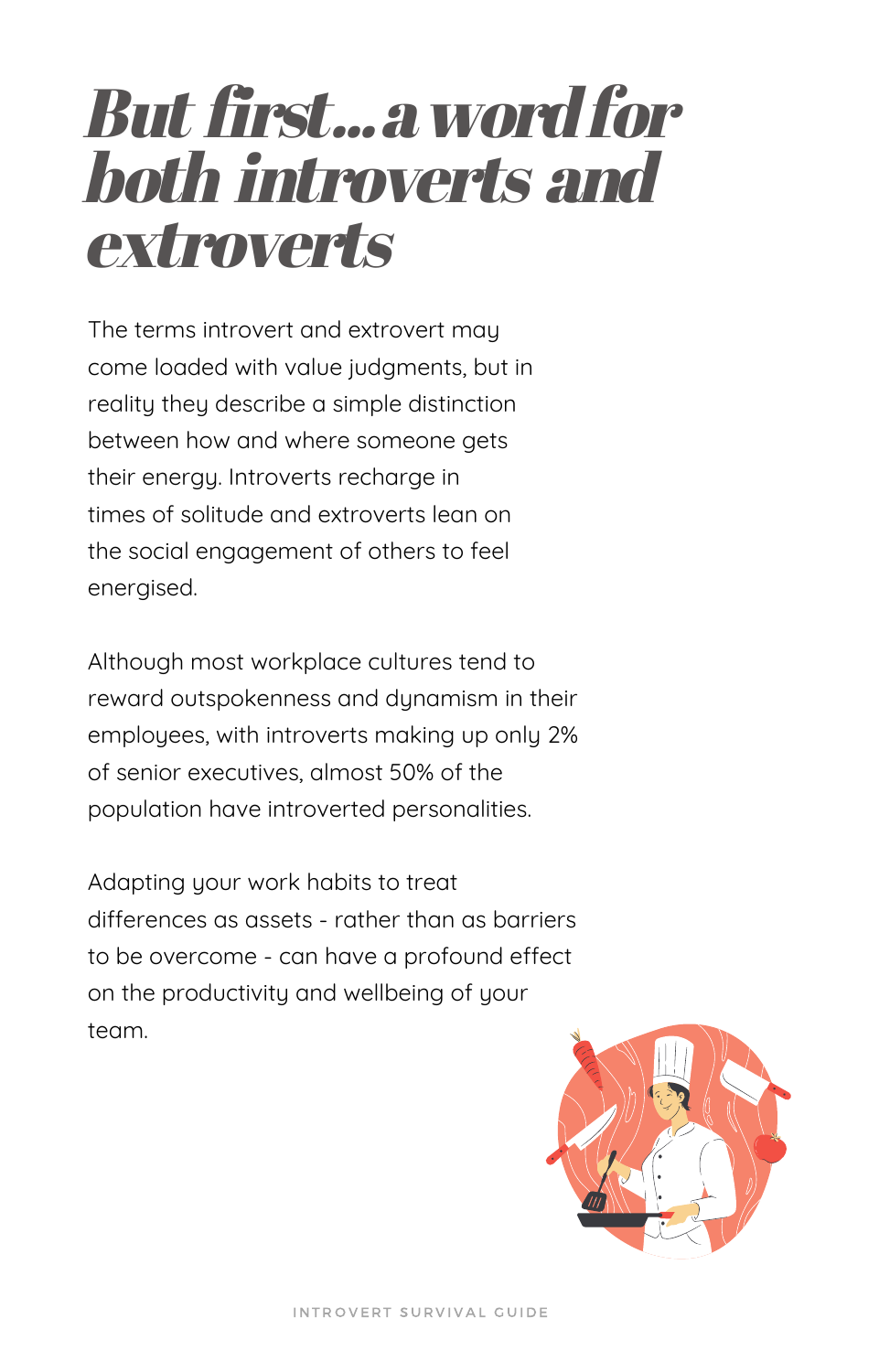# Top tips: How to be heard as an introvert



INTROVERT SURVIVAL GUIDE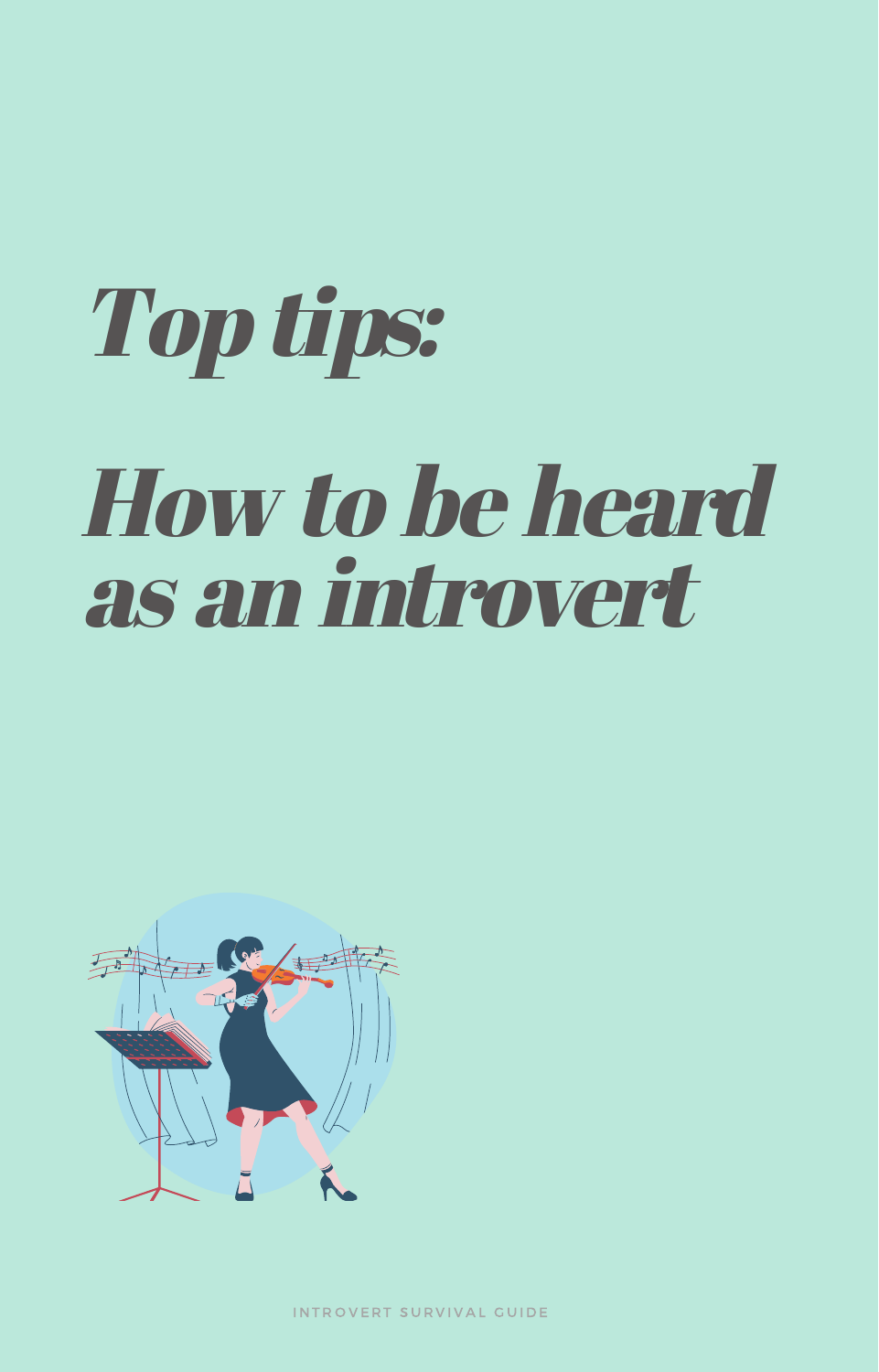### Being heard in meetings



**Survival tip 3 of 10 (my most popular)**

Considering the average employee spends about one-third of their working week in meetings, this environment automatically becomes the best opportunity to showcase your personal brand. Here's how to make the most of the occasion.

### **Don't underestimate the value of your ideas**

Remember that you are there for a reason, like everyone else. If your expertise was not needed you would not have been invited. It's that simple.

#### **Choose a topic ahead of time**

Pick out one item on the agenda that you can positively contribute towards and prepare your content and responses to possible rebuttals.

### **Be among the first to speak**

The sooner you contribute, the less time you have to generate self-doubt. This also prevents the chance of someone else poaching your ideas (read: Feel the fear and do it anyway by Susan Jeffers).

### **Ask probing questions**

By probing deeply into someone's comment, you'll feel and appear as an engaged, active participant. Also recognise that disagreements are inevitable and a helpful way to collectively problem solve.

#### **Don't give your power away**

It's common to defer to a person in authority. Instead, showcase your knowledge and expertise to gain their respect.

#### **BONUS: online conferencing**

Say the name of the person speaking (or thank the person who last spoke) to interject instead of saying "sorry" to introduce yourself.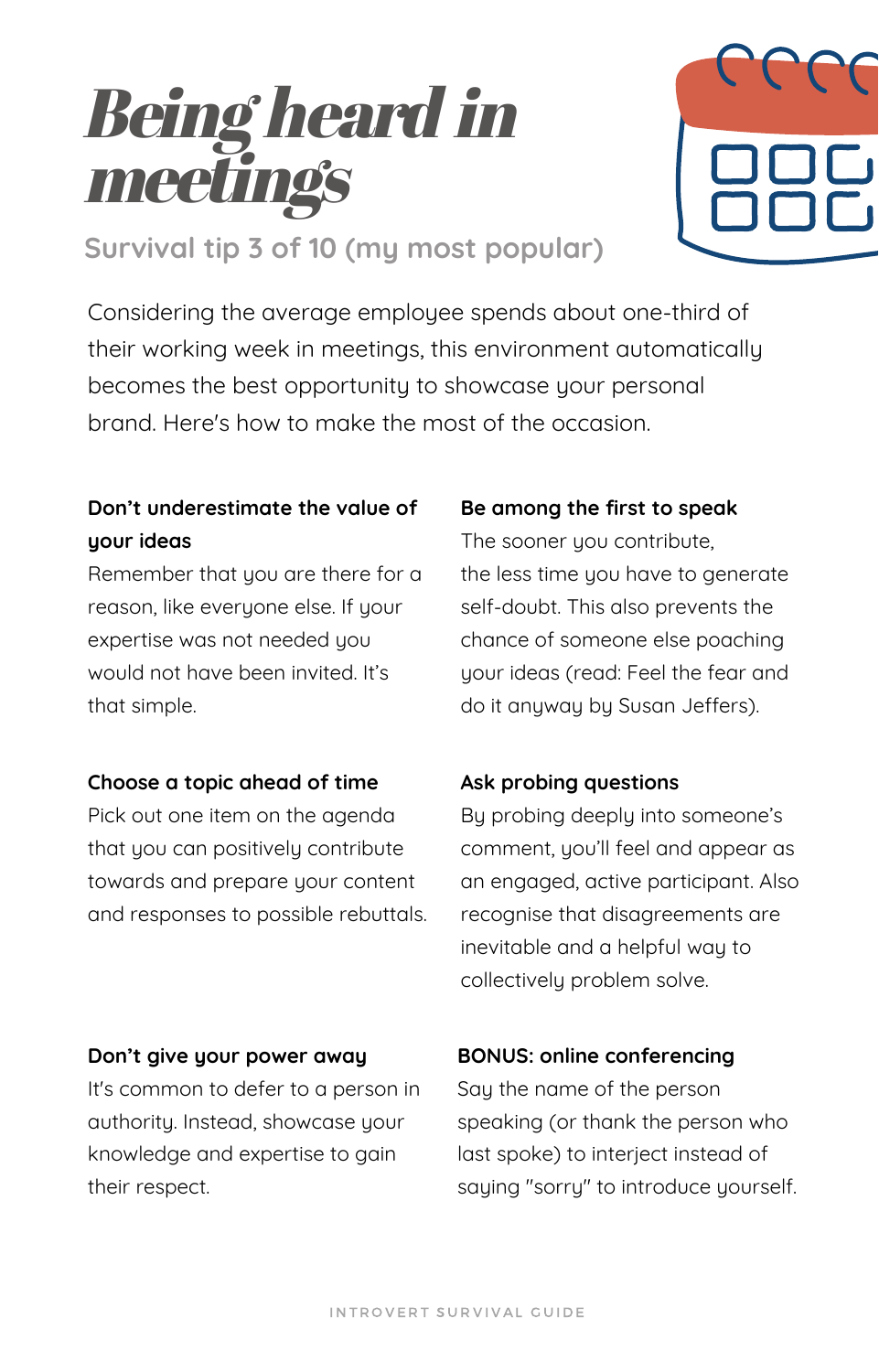### Having your accomplishments heard

### **Survival tip 4 of 10**

You know what's just as hard as being confident without seeming arrogant: Being humble without selling yourself short. There are many ways you can be both confident and humble in the professional environment. I've observed how people successfully walk this line — and here's what I found.

### **They take credit**

"Thank you! I really enjoyed working on [your share of the assignment]. And Kathy did a brilliant job with [Kathy's share of the assignment]."

### **They share what they know**

Share just enough so that you are memorable and interesting, but not so much that they are overwhelmed. "That's a great point, [name]. I'd like to add…"

### **They let others have their share of the limelight**

By now, you will have your work and others singing your praises, so your presence alone will suffice.

#### **They ask questions**

Asking questions doesn't make you sound unintelligent or uniformed. On the contrary—people respect your willingness to learn more.

### **They ask for feedback**

"Hey, [name]! It was great collaborating on that project with you. Do you have any thoughts on how I could improve my [work, presentation style, leadership skills, etc.]?"

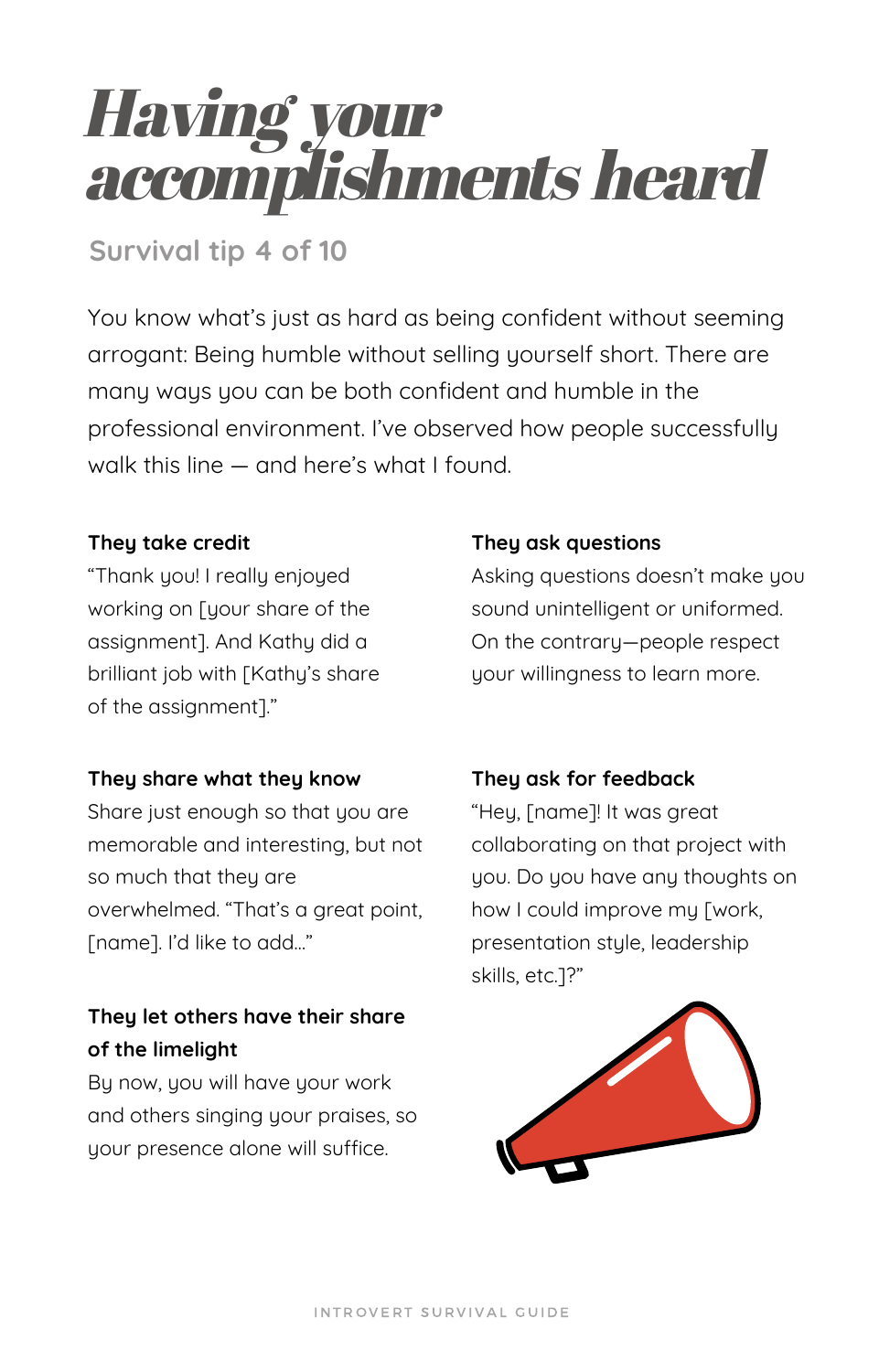

## Scrubtheseseven phrases from your vocabulary



INTROVERT SURVIVAL GUIDE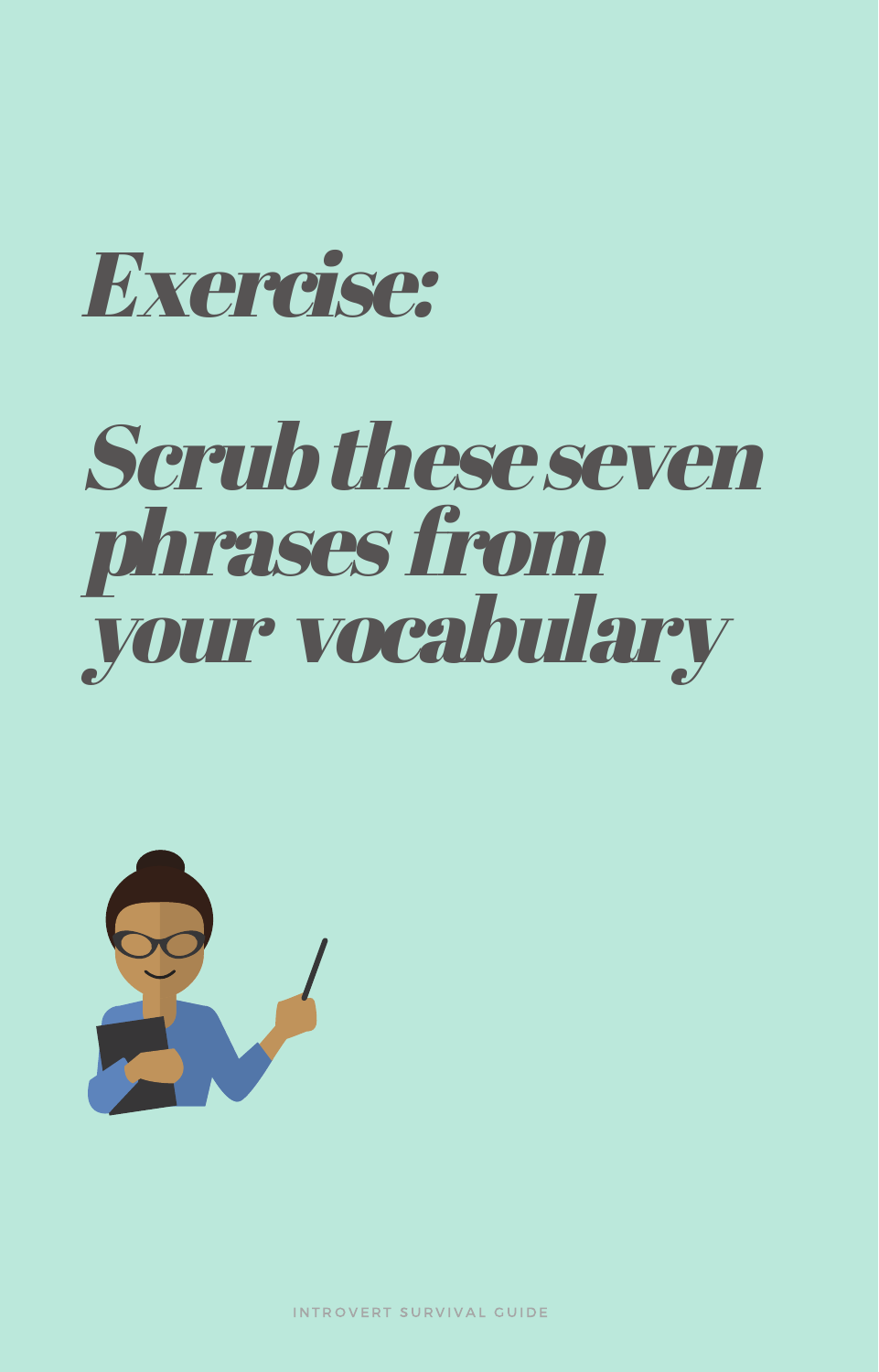### The deadly seven

When writing your next email, or speaking up in a meeting, focus on removing verbal tics that undermine the way others see you. You'll soon realise that you don't need to fake confidence in your abilities, it's already there.

**Just -** Delete this immediately. You don't need to apologise for asking for what you need, and doing so only implies you fear rejection.

**What if we tried -** You'll be taken more seriouslu if you are straightforward, and present statements rather than questions using Ithink or I believe

**Am I making sense? -** Until you said that, you were. Rather than speak to your own self-doubt, try I look forward to hearing your thoughts.

**! -** Exclamation marks are associated with people pleasing (unless you're looking at a Trump tweet). Instead of relying on punctuation, use a thesaurus to find more emphatic language to make your message heard..

**I can't -** Henry Ford once said "whether you think you can or you can't, you're right". Replace negative phrasing with I choose not to or I prefer the alternative instead.

**I'm no expert, but -** In an effort to come across as humble, you're actually negating your credibility. Pause and breathe before making your point instead.

**How are things going? -** Using generic terms devalues your question, whereas meaningful enquiries like Can you share an update on our timeline? show the recipient you respect their answer.